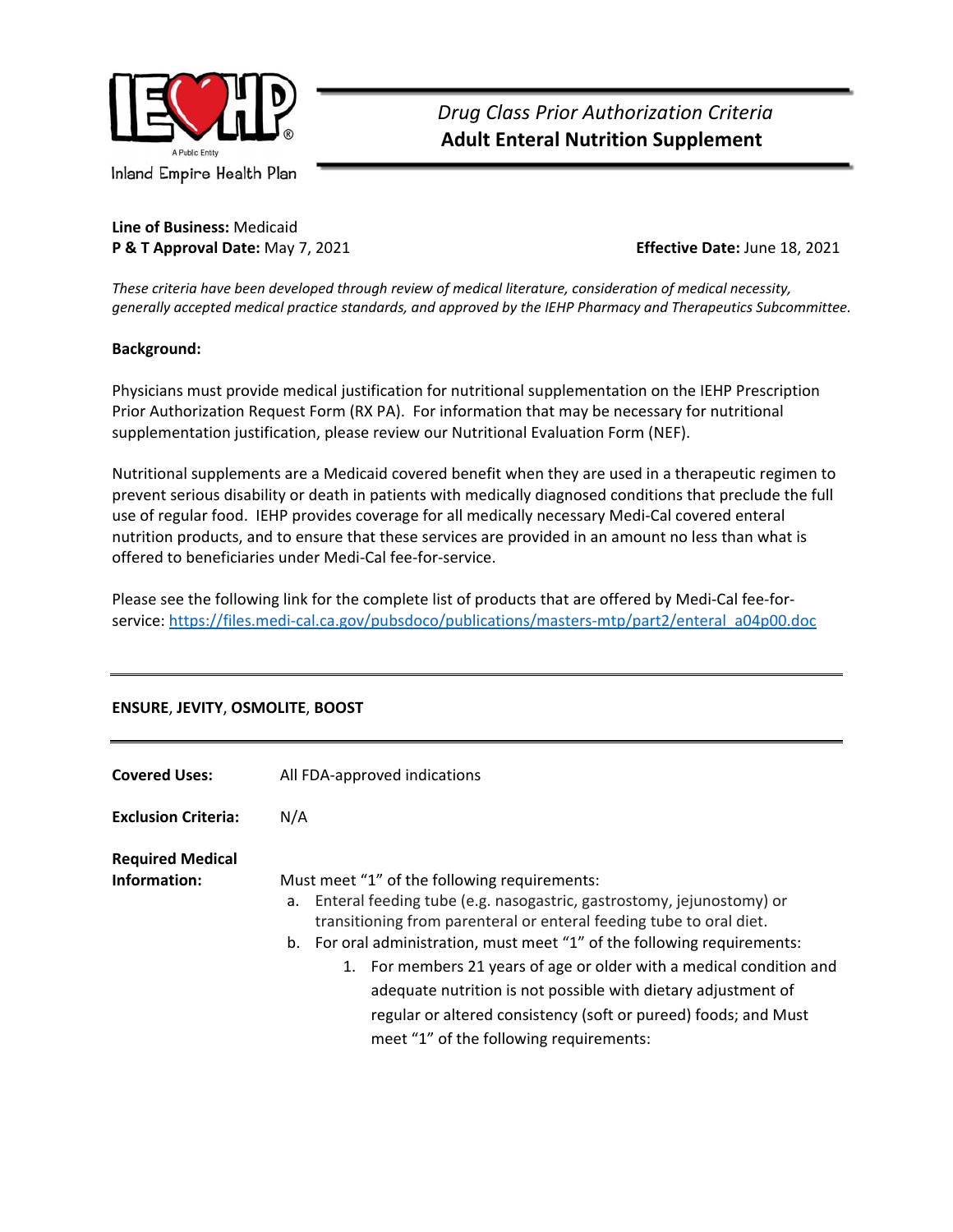

|                                     |     | i.<br>Involuntary weight loss of 10 percent or more within<br>past 6 months (180 days).<br>ii.<br>Involuntary weight loss of 7.5 percent or more within<br>past 3 months (90 days).<br>Involuntary weight loss of 5 percent or more within past<br>iii.                                                  |
|-------------------------------------|-----|----------------------------------------------------------------------------------------------------------------------------------------------------------------------------------------------------------------------------------------------------------------------------------------------------------|
|                                     |     | month (30 days).<br>Body mass index less than 18.5 kilograms per meter<br>iv.<br>squared.                                                                                                                                                                                                                |
|                                     | 2.  | For members under 21 years of age with documented clinical signs<br>and symptoms including status indicators of nutritional risks<br>(stunting, wasting or underweight). Standard and modified growth<br>charts should be used to document nutritional need and patient<br>deficiency.                   |
|                                     | 3.  | Severe swallowing or chewing difficulty due to "1" of the following<br>requirements:<br>i. Cancer in the mouth, throat or esophagus.<br>Injury, trauma, surgery or radiation therapy involving the<br>ii.<br>head or neck.<br>iii. Chronic neurological disorders.<br>iv. Severe craniofacial anomalies. |
|                                     | 4.  | Transitioning from parenteral or enteral tube feeding to an oral<br>diet.                                                                                                                                                                                                                                |
| <b>Age Restrictions:</b>            | N/A |                                                                                                                                                                                                                                                                                                          |
| <b>Prescriber Restrictions: N/A</b> |     |                                                                                                                                                                                                                                                                                                          |

## **GLUCERNA**, **BOOST GLUCOSE CONTROL**, **DIABETISOURCE AC**, **GLYTROL**

**Covered Uses:**  Diabetes or Hyperglycemia

**Exclusion Criteria:**  N/A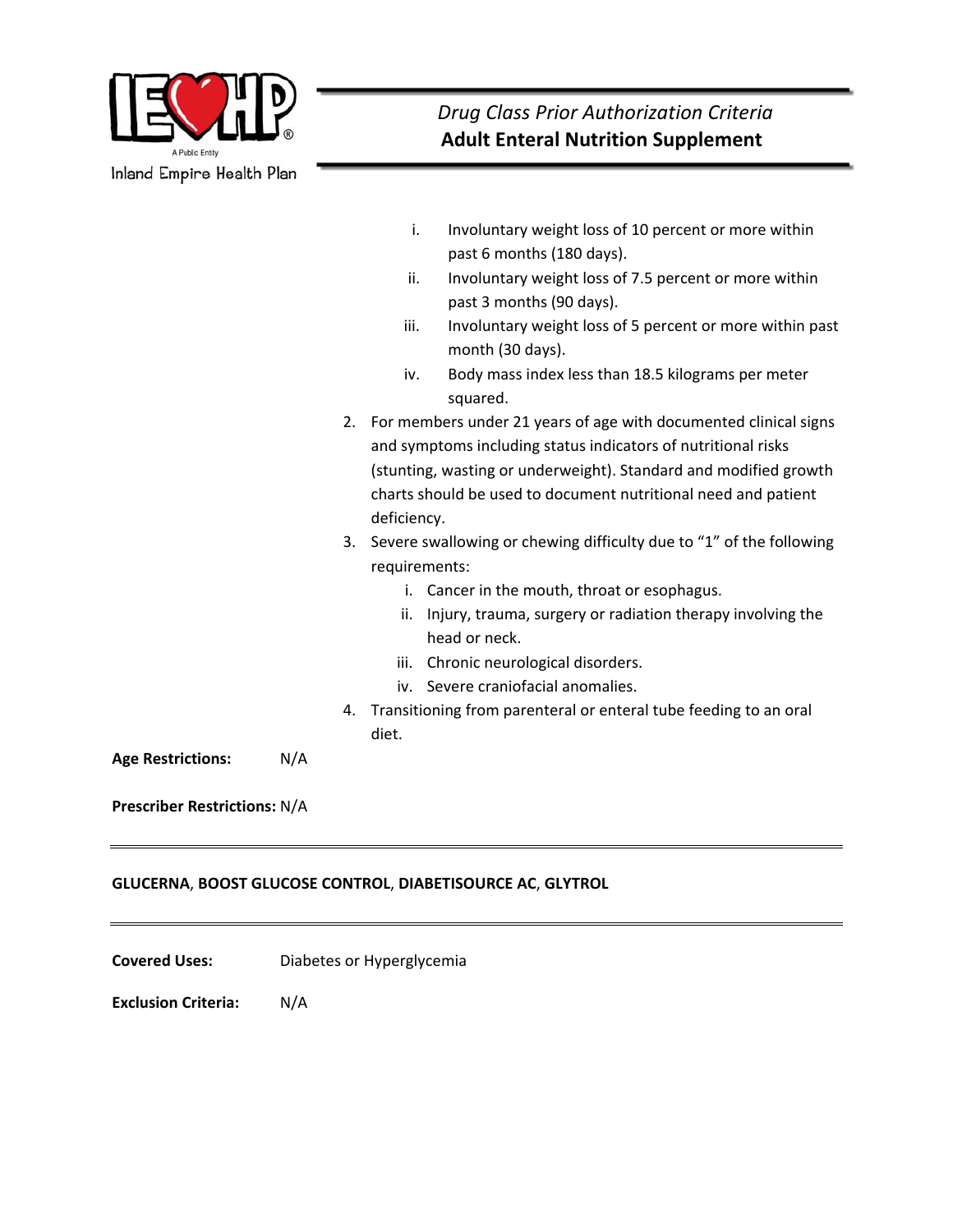

| <b>Required Medical</b>  |                                                                            |  |  |
|--------------------------|----------------------------------------------------------------------------|--|--|
| Information:             | Must meet all of the following requirements:                               |  |  |
|                          | Standard coverage criteria (see criteria for Ensure)<br>a.                 |  |  |
|                          | b. ICD-10 code for the diagnosis.                                          |  |  |
|                          | c. HbA1c (A1c) value (measured within 6 months {180 days} of the request). |  |  |
| <b>Age Restrictions:</b> | N/A                                                                        |  |  |

**Prescriber Restrictions:** N/A

## **NEPRO**, **NOVASOURCE RENAL**, **RENALCAL**, **RENASTART**, **SUPLENA**

| <b>Covered Uses:</b>                    | Kidney Disease (e.g. chronic kidney disease)                                                                                                                                                                                                                                                                                                                                                                                                                                                                                        |
|-----------------------------------------|-------------------------------------------------------------------------------------------------------------------------------------------------------------------------------------------------------------------------------------------------------------------------------------------------------------------------------------------------------------------------------------------------------------------------------------------------------------------------------------------------------------------------------------|
| <b>Exclusion Criteria:</b>              | N/A                                                                                                                                                                                                                                                                                                                                                                                                                                                                                                                                 |
| <b>Required Medical</b><br>Information: | Must meet all of the following requirements:<br>Standard coverage criteria (see criteria for Ensure)<br>a.<br>If member is 18 years and older, must have documented of "1" of the<br>b.<br>following indicators:<br>1. Blood serum potassium.<br>BUN level greater than 20 mg per dL.<br>2.<br>Male: Urine Creatinine greater than 26 mg per kg per day; or<br>3.<br>Female: Urine Creatinine greater than 20 mg per kg per day.<br>4. Glomerular Filtration Rate (GFR) or CrCl less than 60 mL per min<br>per 1.73 meters squared. |
| <b>Age Restrictions:</b>                | N/A                                                                                                                                                                                                                                                                                                                                                                                                                                                                                                                                 |

**Prescriber Restrictions:** N/A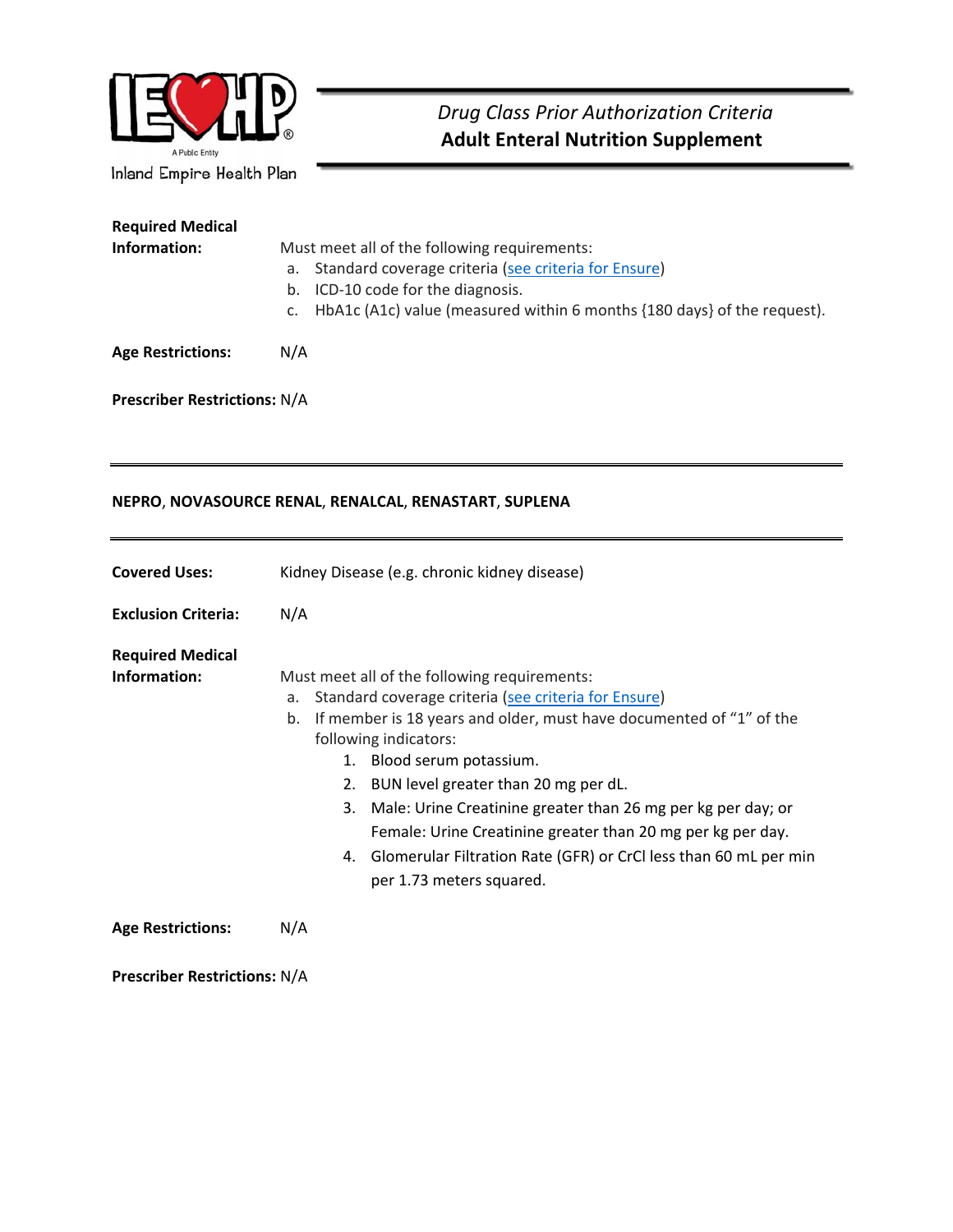

# **NUTRIHEP Covered Uses:**  Liver disorder (e.g. liver fibrosis, cirrhosis) **Exclusion Criteria:**  N/A **Required Medical Information:** Must meet all of the following requirements: a. Standard coverage criteria (see criteria for Ensure) b. Must have documented liver function test (ALT and AST) measured within 6 months (180 days) of the request. **Age Restrictions:** N/A

# **Prescriber Restrictions:** N/A

## **BENECALORIE**, DUOCAL POWDER, POLYCAL POWDER

| <b>Covered Uses:</b>                    | All FDA-approved indications                                                                                                                                                                                       |
|-----------------------------------------|--------------------------------------------------------------------------------------------------------------------------------------------------------------------------------------------------------------------|
| <b>Exclusion Criteria:</b>              | N/A                                                                                                                                                                                                                |
| <b>Required Medical</b><br>Information: | Must meet the following requirement:<br>Must have a documented clinical evidence to support that member is<br>a.<br>unable to meet caloric nutrition need with the current use of an enteral<br>nutrition product. |
| <b>Age Restrictions:</b>                | N/A                                                                                                                                                                                                                |
| <b>Prescriber Restrictions: N/A</b>     |                                                                                                                                                                                                                    |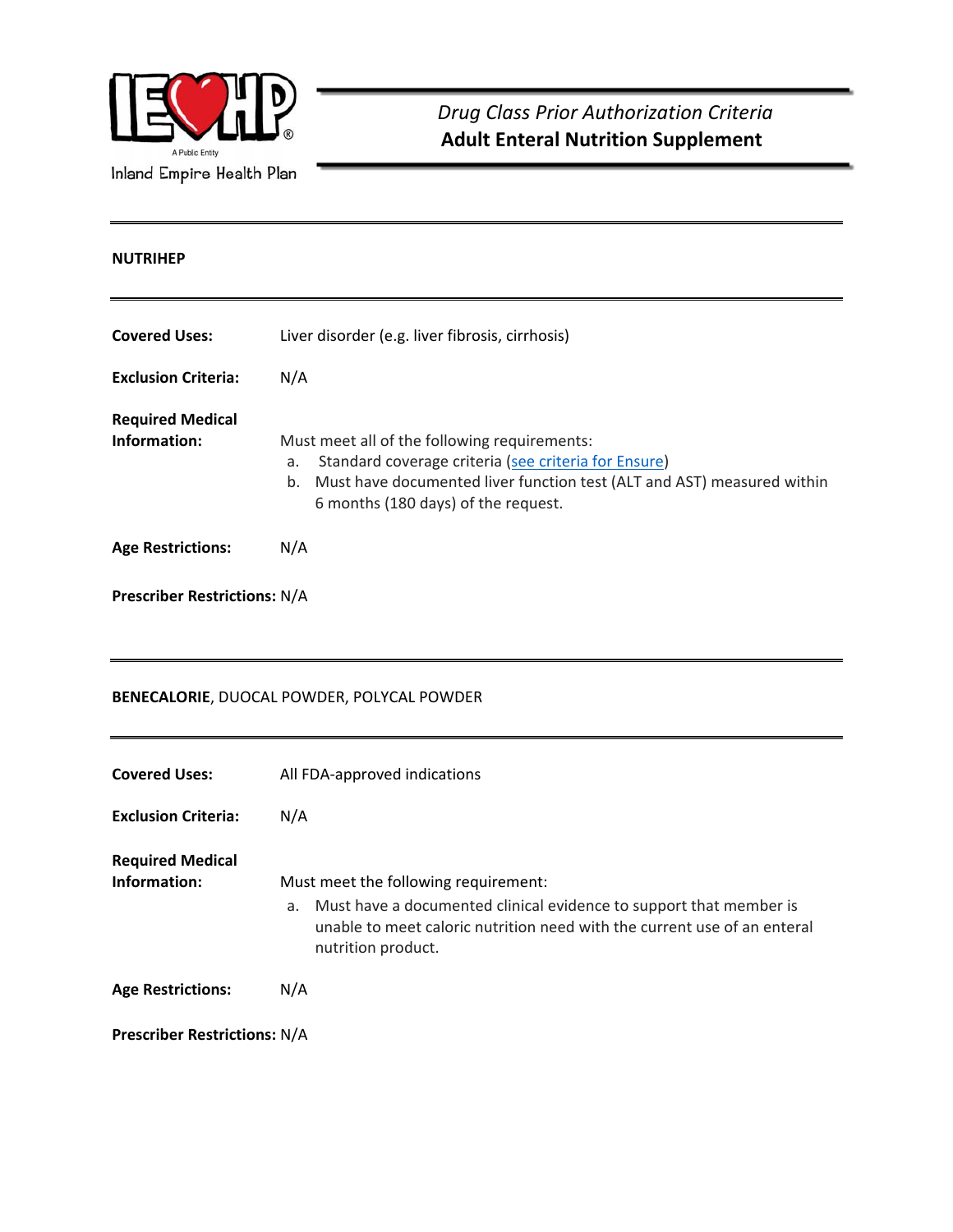

# **MCT** OIL, **LIQUIGEN** MCT, **DUOCAL** POWDER, **MICROLIPID**, **BETAQUIK** MCT, **CARBZERO**, **LIPISTART** POWDER

| <b>Covered Uses:</b>                    | All FDA-approved indications                                                                                                                                                                                                                                                                        |  |
|-----------------------------------------|-----------------------------------------------------------------------------------------------------------------------------------------------------------------------------------------------------------------------------------------------------------------------------------------------------|--|
| <b>Exclusion Criteria:</b>              | N/A                                                                                                                                                                                                                                                                                                 |  |
| <b>Required Medical</b><br>Information: | Must meet "1" of the following requirements:<br>Must have a documented diagnosis of inability to digest or absorb<br>a.<br>conventional fats.<br>b. Must have a documented diagnosis of uncontrolled seizure disorder or<br>other neurological disorder that cannot otherwise be medically managed. |  |
| <b>Age Restrictions:</b>                | N/A                                                                                                                                                                                                                                                                                                 |  |
| <b>Prescriber Restrictions: N/A</b>     |                                                                                                                                                                                                                                                                                                     |  |

# **BENEPROTEIN, LIQUACEL, PROCEL, PROMOD** LIQUID PROTEIN**, PRO‐STAT** SUGAR FREE**, PROTEINEX**

| <b>Covered Uses:</b>                    | All FDA-approved indications                                                                                                                                                   |
|-----------------------------------------|--------------------------------------------------------------------------------------------------------------------------------------------------------------------------------|
| <b>Exclusion Criteria:</b>              | N/A                                                                                                                                                                            |
| <b>Required Medical</b><br>Information: | Must meet the following requirement:<br>Documentation that member is unable to meet protein requirement with<br>а.<br>current use of a high protein enteral nutrition product. |
| <b>Age Restrictions:</b>                | N/A                                                                                                                                                                            |
| <b>Prescriber Restrictions: N/A</b>     |                                                                                                                                                                                |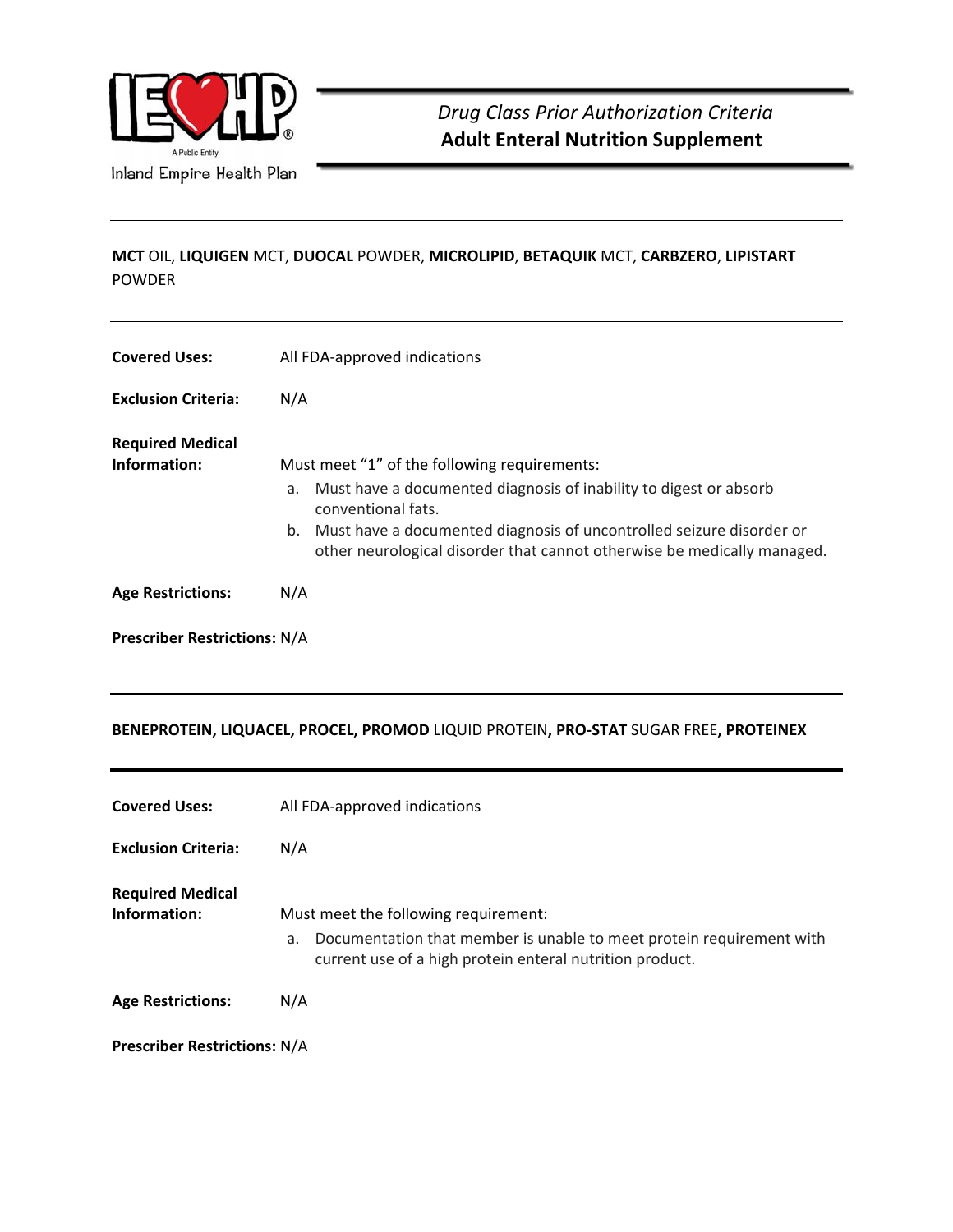

**D)** Drug Class Prior Authorization Criteria  **Adult Enteral Nutrition Supplement** 

## **PEPTAMEN, PERATIVE, VITAL, VIVONEX RTF**

| <b>Covered Uses:</b>                    | All FDA-approved indications                                                                                                                                                                                                                                                                                                                                                                                                                                                                                                                                                                                                                                                                         |
|-----------------------------------------|------------------------------------------------------------------------------------------------------------------------------------------------------------------------------------------------------------------------------------------------------------------------------------------------------------------------------------------------------------------------------------------------------------------------------------------------------------------------------------------------------------------------------------------------------------------------------------------------------------------------------------------------------------------------------------------------------|
| <b>Exclusion Criteria:</b>              | N/A                                                                                                                                                                                                                                                                                                                                                                                                                                                                                                                                                                                                                                                                                                  |
| <b>Required Medical</b><br>Information: | Must meet ALL of the following requirements:<br>Must meet "1" of the following requirements:<br>a.<br>Must have an intestinal malabsorption diagnosis (ICD-10-CM codes<br>1.<br>K90.0-K90.9 and K91.2); lactose intolerance alone is excluded.<br>Must have a chronic medical diagnosis and present clinical signs<br>2.<br>and symptoms of inability to absorb nutrients or to tolerate intact<br>protein that cannot otherwise be medically managed.<br>Failure or clinically significant adverse effects to a standard or<br>3.<br>specialized disease-specific enteral nutrition product.<br>Off-age products may be authorized if medical justification for off-age use<br>b.<br>is documented. |
| <b>Age Restrictions:</b>                | N/A                                                                                                                                                                                                                                                                                                                                                                                                                                                                                                                                                                                                                                                                                                  |

**Prescriber Restrictions:** N/A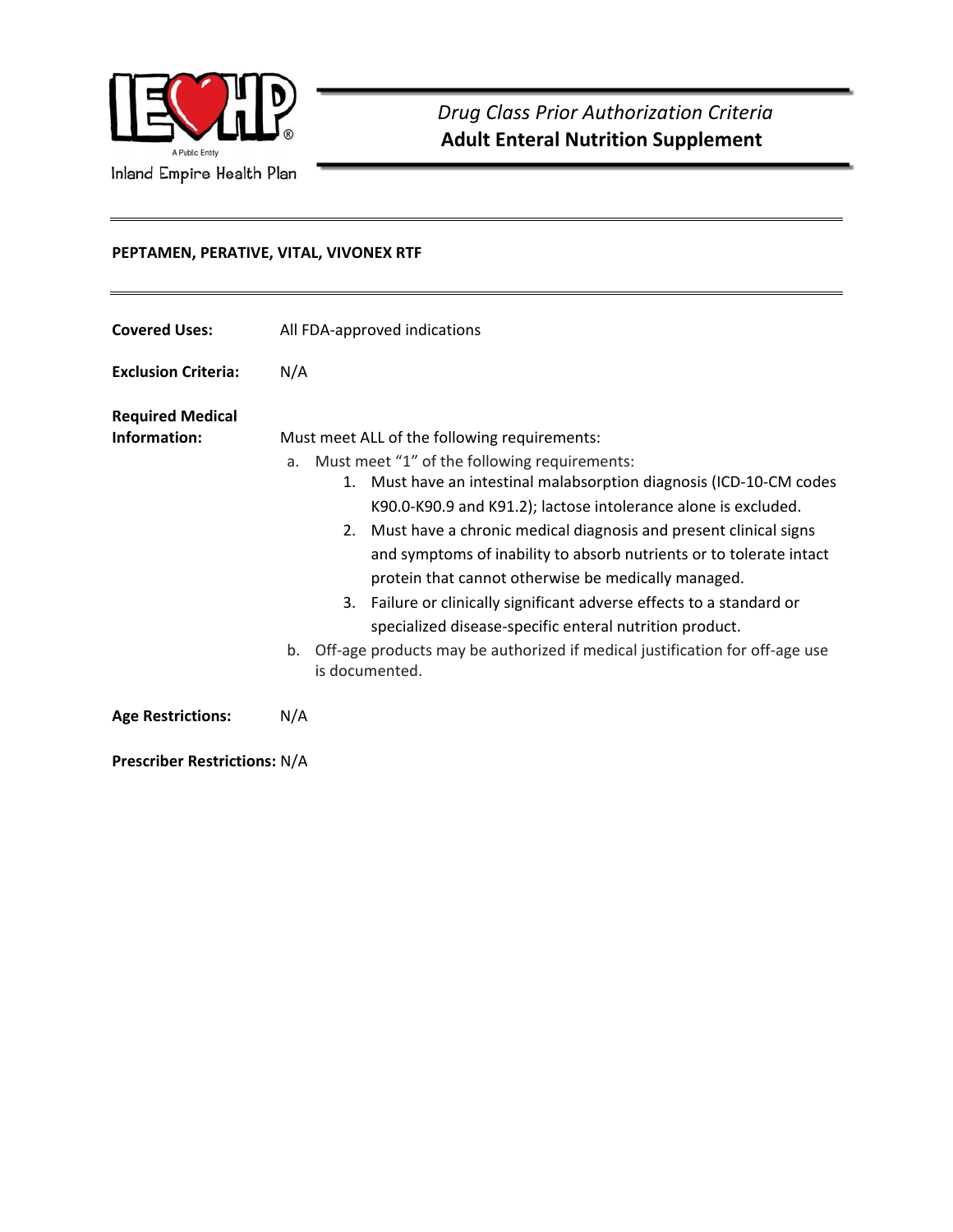

 *Drug Class Prior Authorization Criteria*   **Adult Enteral Nutrition Supplement** 

## **KETONEX, PHENEX, PHENYLADE, PKU**

| <b>Covered Uses:</b>                    | Inborn errors of metabolism                                                                                                                                                                                                                                                                                                                                                                                                                                                                                                                                                                                                                                                                                                                                                          |  |
|-----------------------------------------|--------------------------------------------------------------------------------------------------------------------------------------------------------------------------------------------------------------------------------------------------------------------------------------------------------------------------------------------------------------------------------------------------------------------------------------------------------------------------------------------------------------------------------------------------------------------------------------------------------------------------------------------------------------------------------------------------------------------------------------------------------------------------------------|--|
| <b>Exclusion Criteria:</b>              | N/A                                                                                                                                                                                                                                                                                                                                                                                                                                                                                                                                                                                                                                                                                                                                                                                  |  |
| <b>Required Medical</b><br>Information: | Must meet "1" of the following requirements:<br>Authorization is restricted to members with a diagnosis of inborn errors of<br>$a_{-}$<br>metabolism (genetic, metabolic conditions);<br>ICD-10 CM Codes: Please reference the link to DHCS provider<br>1.<br>manual listed below as ICD-10 codes change/update frequently.<br>Exception: Metabolic ketogenic formulas (e.g. KetoVie, Ketocal) can also be<br>b.<br>approved if meeting "1" of the requirements below:<br>1. Documentation of seizures that is refractory to standard anti-<br>seizure medications.<br>2. Documentation of a chronic medical diagnosis where a ketogenic<br>diet is medically necessary and failure or clinically significant<br>adverse effects to a product in another enteral nutrition category. |  |
| <b>Age Restrictions:</b>                | N/A                                                                                                                                                                                                                                                                                                                                                                                                                                                                                                                                                                                                                                                                                                                                                                                  |  |

# **Prescriber Restrictions:** N/A

\*\* Exemptions may be granted on a case‐by‐case basis for members who do not meet criteria but have exceptional needs.